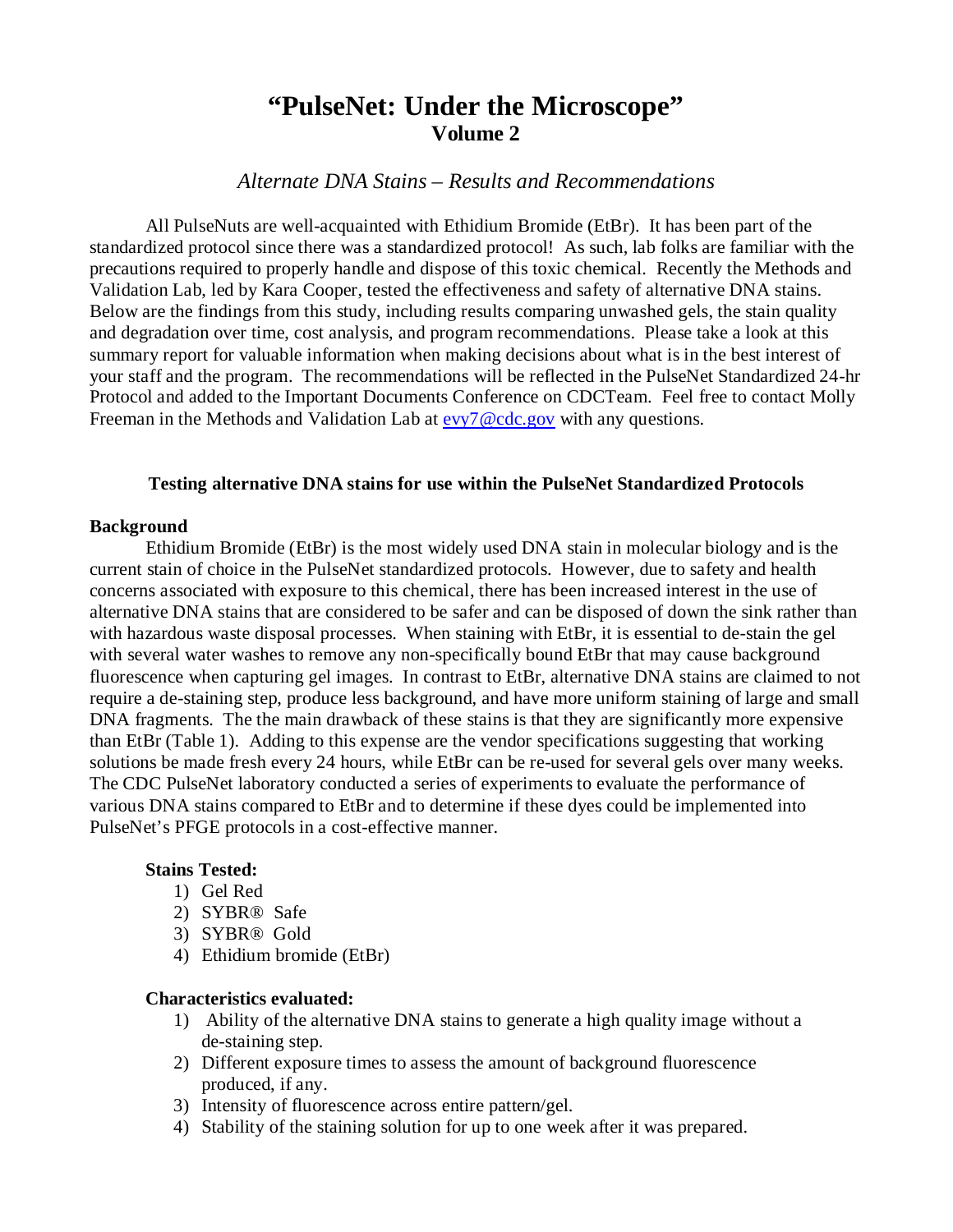**Table 1.** Estimated cost per working solution of the stains tested.

| <b>Stain Type</b>                      | <b>Stain</b><br>Cost | <b>Disposal</b><br>Cost | Total<br>Cost |
|----------------------------------------|----------------------|-------------------------|---------------|
| SYBR <sup>®</sup> Safe<br>(Invitrogen) | \$5.88               | \$0.00                  | \$5.88        |
| SYBR <sup>®</sup> Gold<br>(Invitrogen) | \$11.70              | \$0.00                  | \$11.70       |
| GelRed™<br>(Biotium)                   | \$9.50               | \$0.00                  | \$9.50        |
| EtBr<br>(Sigma)                        | S0.23                | \$2.89                  | \$3.12        |

## **Experiment 1**

### *Set-up*

A 15-well gel containing H9812 was run and subsequently cut into four parts and stained for 30 minutes with EtBr, GelRed™, SYBR® Safe, or SYBR® Gold. The portion stained with EtBr was de-stained before imaging while the others were imaged immediately (without destaining). Each gel portion was imaged with increasing exposure times to evaluate the image quality over a broad time range. The initial exposure time varied depending on the stain being used, however the range of time between the first and last image captured was the same. The stains were prepared following vendor recommendations and stored in light-protected containers.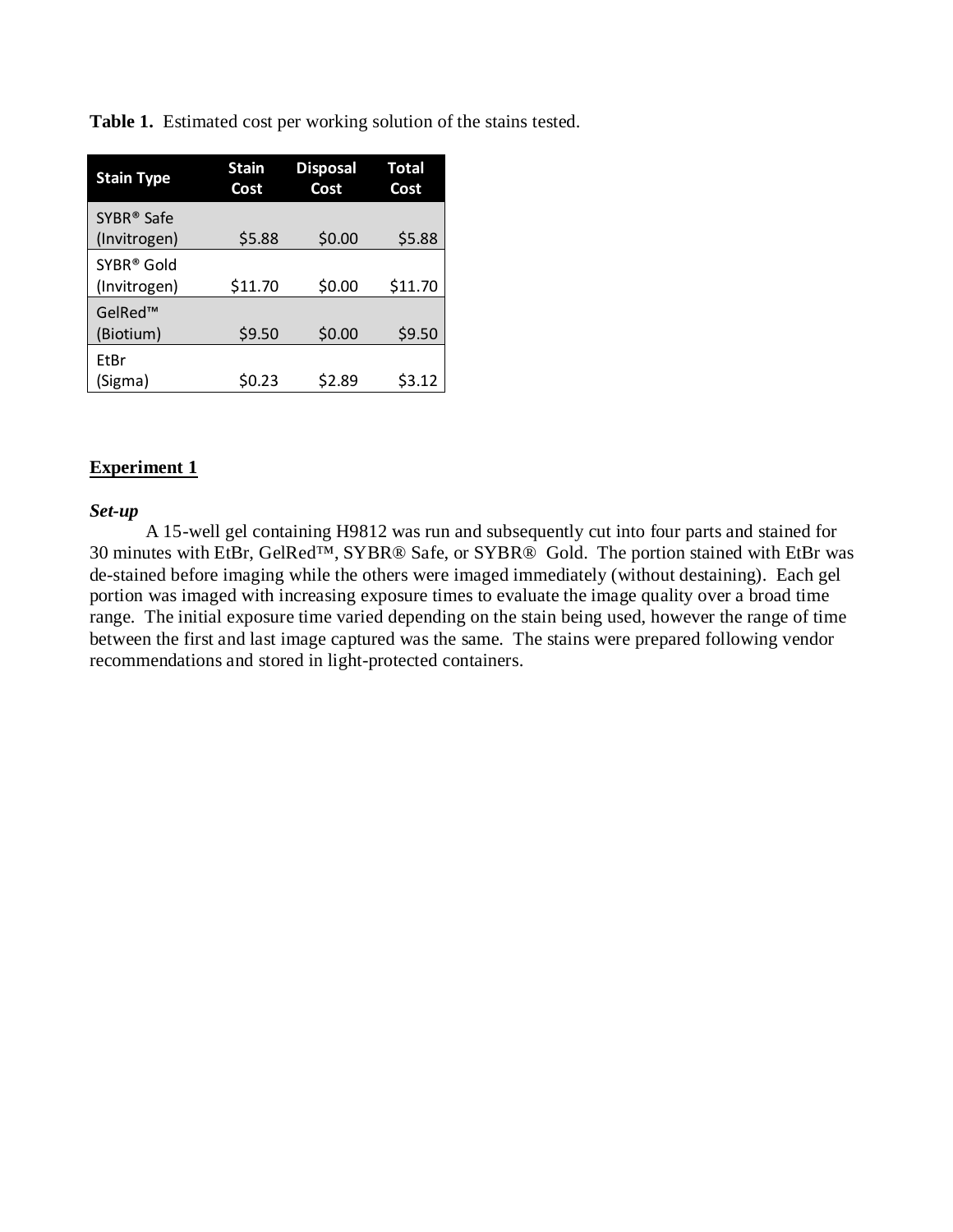Figure 1. Comparison of images obtained after staining with EtBr or SYBR® Gold using increasing exposure times.



| <b>SYBR® Gold</b> |                                 |  |
|-------------------|---------------------------------|--|
|                   |                                 |  |
|                   | <b>Increasing exposure time</b> |  |

### *Results*

As the exposure time increased, additional background (gray) was observed on gels stained with EtBr. High background is a common problem during image acquisition and can complicate image analysis by reducing the contrast between the bands and the blank gel background. Additionally, the fluorescence within the bands increases significantly and they appear thicker and less sharp. Avoiding over-integration is particularly important when analyzing very complex patterns in which multiple bands migrate close together. In this situation, high background and thick bands may mask clues (white space between bands or shoulders) that indicate the presence of two bands. However, with the alternative DNA stains, as the exposure time increased, very little background was observed, the amount of fluorescence within the bands varied little and the bands remained distinct. This suggested that these stains can produce a relatively similar image over a broad range of exposure times. Due to this, laboratories may be less likely to over-expose their images.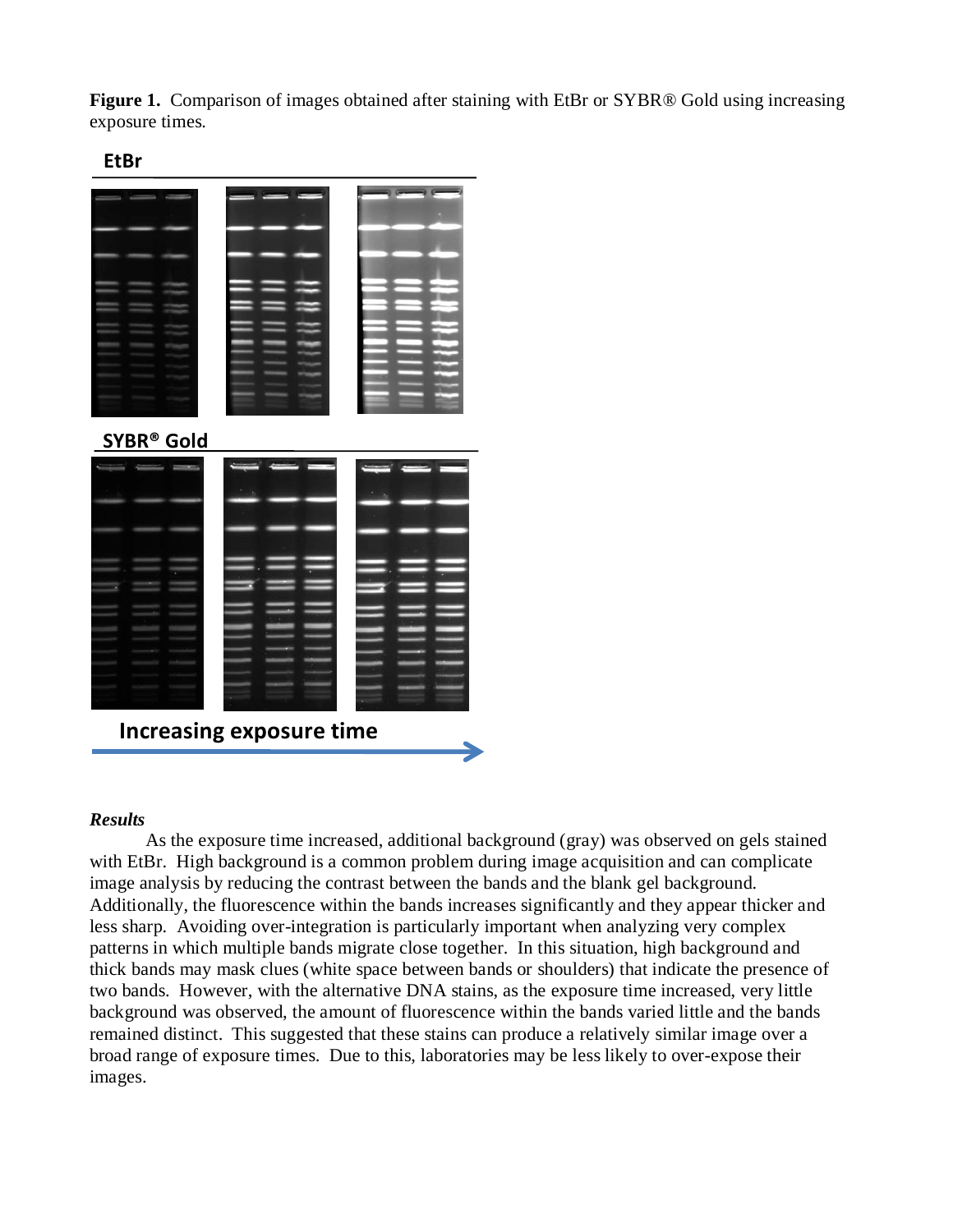# **Experiment 2**

## *Set-up*

A 15-well gel containing H9812 was run and subsequently cut into four parts and stained for 30 minutes with EtBr, GelRed™, SYBR® Safe, or SYBR® Gold. The gel portion stained with EtBr was de-stained before imaging while the others were imaged immediately. The stains were prepared following vendor recommendations and stored in light protected containers. The stability of the stains was evaluated by staining similar H9812 gel sections on Day 1, 2, and 7.



| EtBr  |                  |       | <b>SYBR®</b> Gold |                  |       |
|-------|------------------|-------|-------------------|------------------|-------|
| Day 1 | Day <sub>2</sub> | Day 7 | Day 1             | Day <sub>2</sub> | Day 7 |
|       |                  |       |                   |                  |       |
|       |                  |       |                   | $(1)$ 19         |       |
| ÷.    |                  |       |                   |                  |       |
|       |                  |       |                   |                  |       |

**SYBR®** Safe GelRed™

| Day1 | Day 2        | Day 7<br>$\equiv$ | Day1                                                                                                                                                                                                                                                                                                                                                                                                                  | Day 2                       | Day 7          |
|------|--------------|-------------------|-----------------------------------------------------------------------------------------------------------------------------------------------------------------------------------------------------------------------------------------------------------------------------------------------------------------------------------------------------------------------------------------------------------------------|-----------------------------|----------------|
|      |              |                   | $\frac{1}{1-\frac{1}{1-\frac{1}{1-\frac{1}{1-\frac{1}{1-\frac{1}{1-\frac{1}{1-\frac{1}{1-\frac{1}{1-\frac{1}{1-\frac{1}{1-\frac{1}{1-\frac{1}{1-\frac{1}{1-\frac{1}{1-\frac{1}{1-\frac{1}{1-\frac{1}{1-\frac{1}{1-\frac{1}{1-\frac{1}{1-\frac{1}{1-\frac{1}{1-\frac{1}{1-\frac{1}{1-\frac{1}{1-\frac{1}{1-\frac{1}{1-\frac{1}{1-\frac{1}{1-\frac{1}{1-\frac{1}{1-\frac{1}{1-\frac{1}{1-\frac{1}{1-\frac{1}{1-\frac{1$ | <b>The Volume</b><br>and on | <b>College</b> |
|      | $+ +$<br>AR. |                   |                                                                                                                                                                                                                                                                                                                                                                                                                       |                             |                |
|      |              |                   |                                                                                                                                                                                                                                                                                                                                                                                                                       |                             |                |
|      |              |                   |                                                                                                                                                                                                                                                                                                                                                                                                                       |                             | =              |
|      |              |                   |                                                                                                                                                                                                                                                                                                                                                                                                                       |                             |                |
|      |              |                   |                                                                                                                                                                                                                                                                                                                                                                                                                       |                             |                |
|      | $A_{\alpha}$ |                   |                                                                                                                                                                                                                                                                                                                                                                                                                       |                             |                |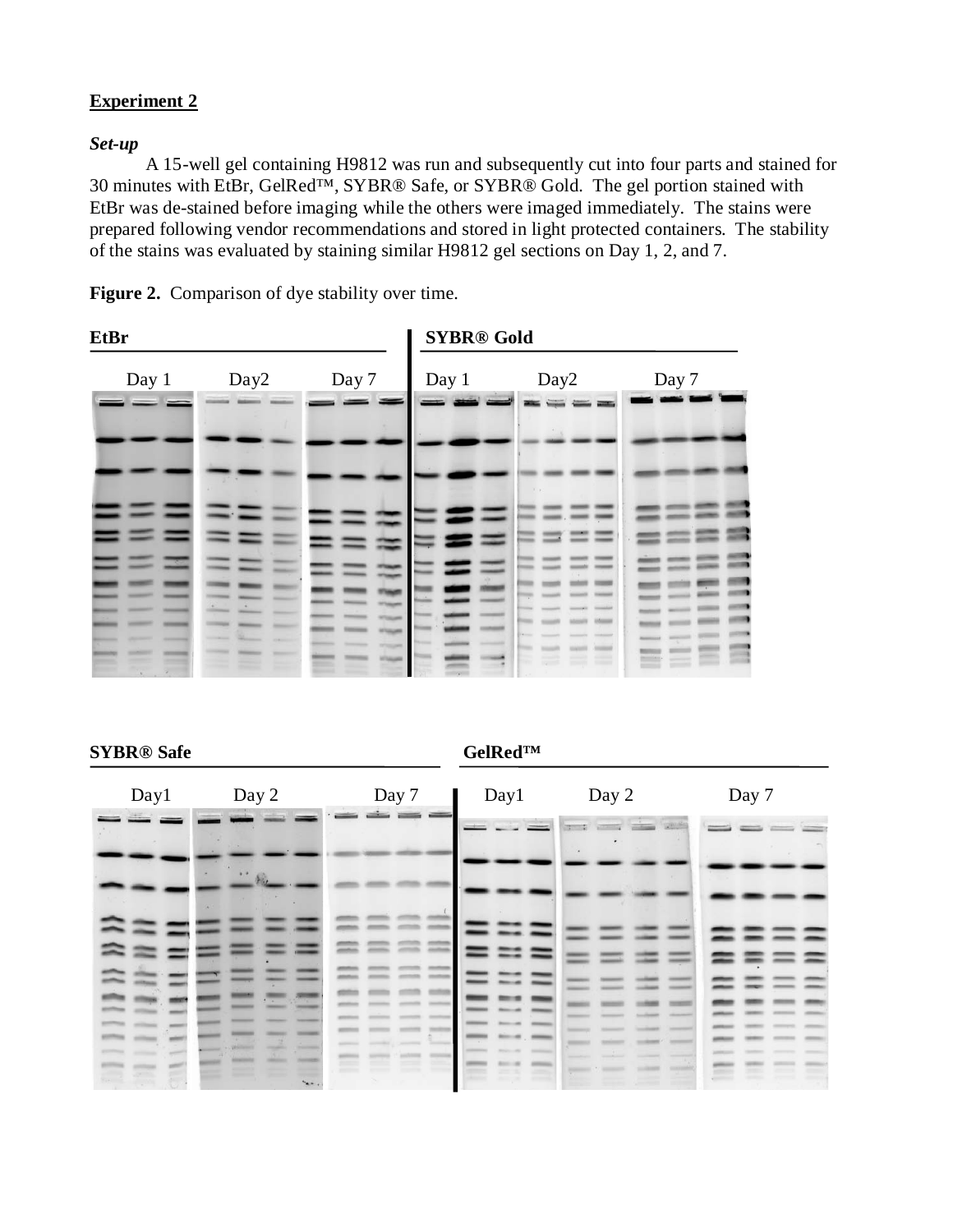## *Results*

In general, very little difference in fluorescence intensity was observed between the gel stained on day one and those on subsequent days with each of the stains tested. However, with both SYBR® dyes a slight graying of the bands was seen by Day 7. This may be due to light exposure and stain degradation as containers were wrapped in aluminum foil and left out on the bench top. Consequently for later tests, these containers were stored in a cabinet and the gray appearance of the gels on Day 7 with the SYBR® dyes was not observed.

## **Experiment 3**

## *Set-up*

A 15-well gel containing two *Salmonella* isolates flanked on both sides with H9812 repeated 3 times was run. The gel was cut into three parts and stained for 30 minutes with GelRed™ at 1, 2, and  $3\times$  concentration. The stability of the GelRed<sup>TM</sup> at the various concentrations was evaluated by staining similar gel sections on Day 1, 3, and 7.

## **Day 1**

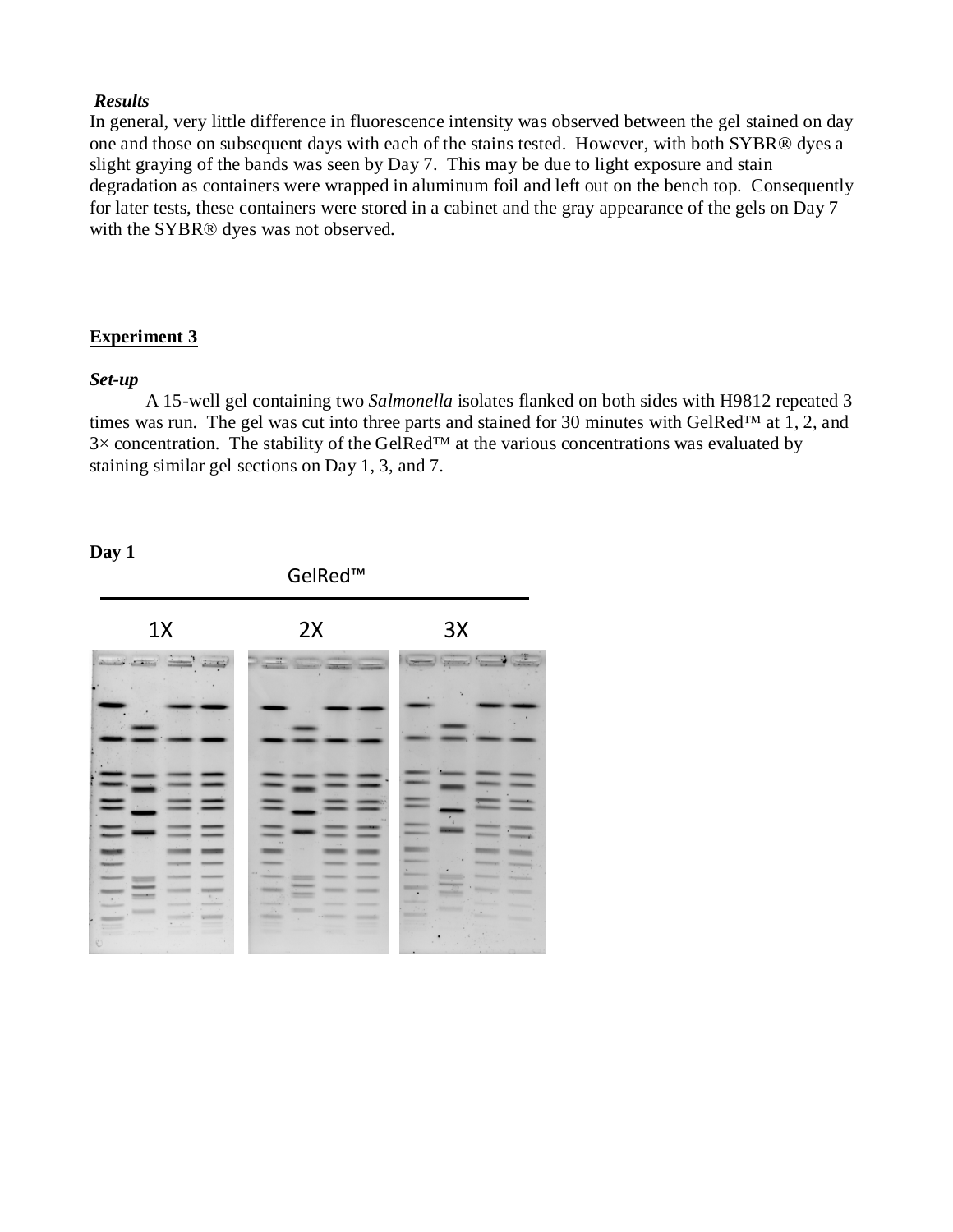GelRed™





GelRed™



# *Results*

No variation in fluorescence intensity was observed between the different concentrations of GelRed<sup>™</sup> stain. Additionally, the stains at each concentration were shown to be stable over 7 days.

**Day 3**